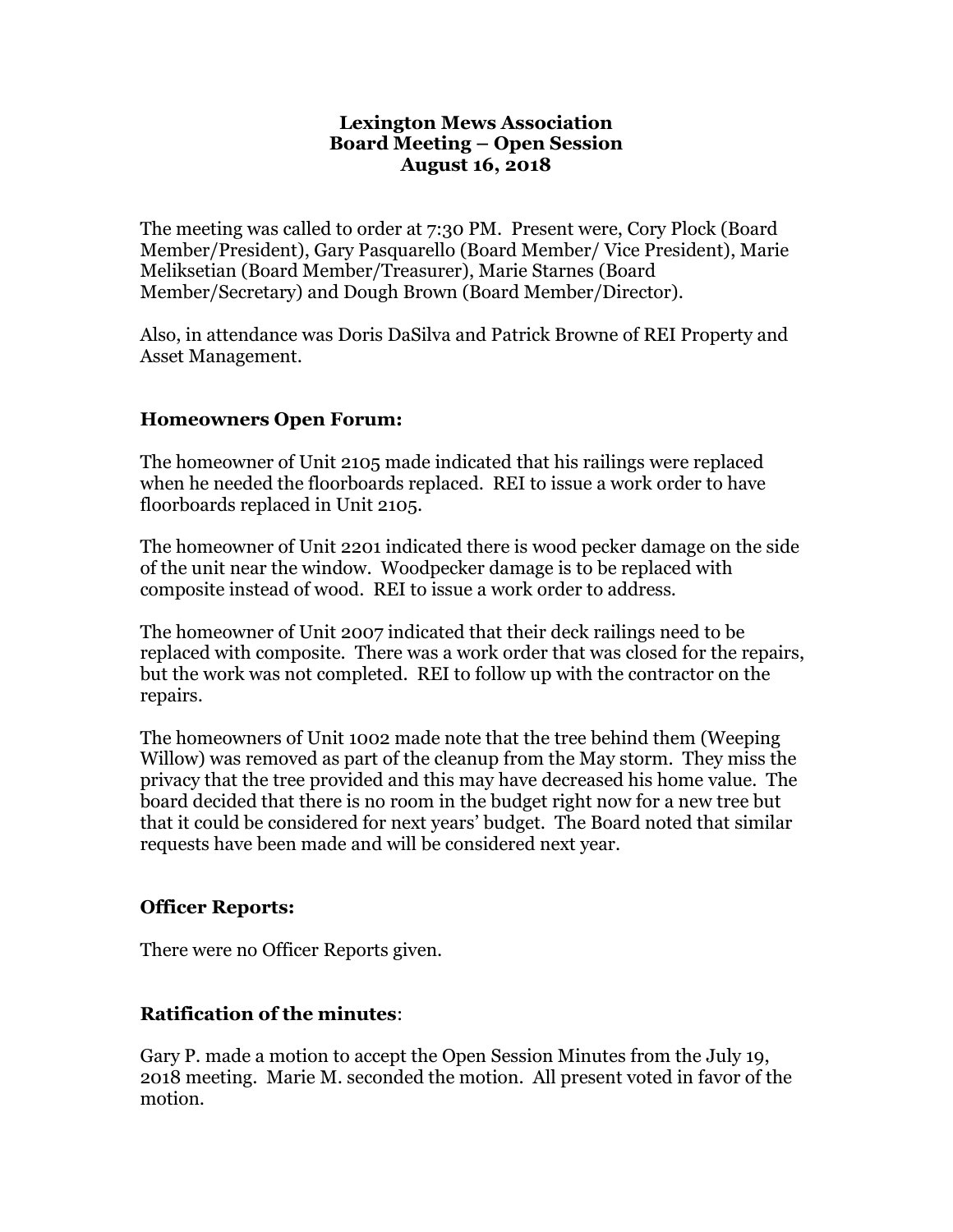### **Fine Hearings:**

The fine hearing response from Unit 1706 regarding the wireless security camera on the unit's rear was reviewed. The board agreed that the camera, while not permanently altering the common area, did violate the camera regulations that only allow one camera on the front garage of the unit and he already had a variance for a second front camera. Gary P. made a motion that the camera had to be removed. Doug B. seconded the motion. All present voted in favor of the motion. REI to notify the homeowner of the Board's decision.

The fine hearing for Unit 2502 for the garage door that needs to be repaired was reviewed. The board agreed that they could not definitively decide what caused the crack in the garage door and agreed to split the cost - the Association would pay for one panel to be replaced and the Unit owner would be responsible for replacing the other. Gary P. made a motion to split the cost with the homeowner with the association paying to replace one panel and the homeowner paying for the other. Doug B. seconded the motion. All present voted in favor of the motion. REI to notify the homeowner of the Board's decision.

The fine hearing response from Unit 1707 was reviewed. The Unit owner is to be invited to the September meeting for a new fine hearing. The fine has been posted but can be rescinded.

The fine hearing response for Unit 2905 was reviewed. The board decided to uphold the fine. Gary P. made a motion to uphold the fine and post it. Doug B. seconded the motion. All present voted in favor of the motion. REI to notify the homeowner of the Board's decision and notifying account to post the fine.

### **REI's report on follow-ups from the last board meeting and new business:**

REI updated the Board on the irrigation map received from Ecosystems. REI to issue a work order to make additional copies of the map and provide Pete at Sunburst with a copy and also send a PDF copy to the Board.

The Board would like to pend the JK Energy request for a proposal since Eversource is already taking care of the pole light issues.

The July 31st Financials were reviewed. REI showed the Board that the higher increase on the Eversource bills and Winter's Brothers was due to a previous balance not paid and an extra dumpster that was charged to the refuse bill. No further action needed on this matter.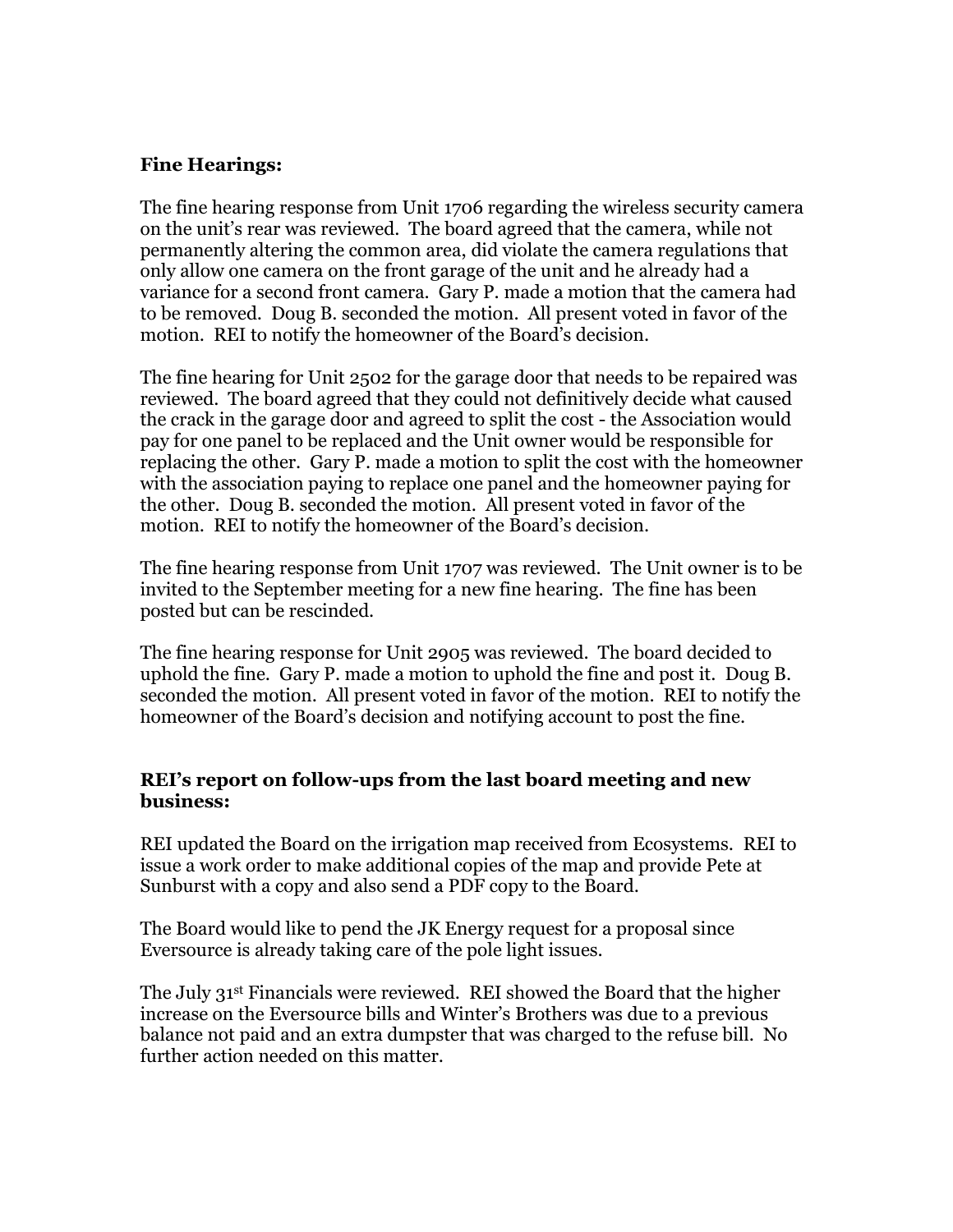REI to get additional quotes for the refuse removal in addition to the quote from Winter's Brothers. The Board would like to request that the totters be replaced when the new contract is signed.

The Board discussed the quote from REI to clean the fence and mailbox stations. REI to contact Pete at Sunburst to blow clean the 3 mailbox stations every time he is onsite to cut the grass.

REI to update the Resale Log with every resale and distribute to the Board after every sale.

REI to revise the introduction letter, sent to new owners, and request that a copy of the homeowners H06 Policy be provided to the association.

REI to add to the ticker that the Annual Owner's Meeting packet must have a reminder that homeowners must have an H06 Policy along with a copy of the Maintenance Standards. Also, REI to remind all owners that gas regulators should be inspected annually.

The homeowner of Unit 1806 did not provide the requested specifications and contractor estimates for the modification request to install the French door conversion they want to make. REI to request the information again. The board agrees that it needs to be a drop-in change and alterations cannot be made to the size of the opening.

REI to reach out Henry Roofing to provide pictures of GAF claim so that they can be provided to Steven Winter Associates for the roof project. REI to forward the pictures once they are received.

REI to look into Work Order 66387 regarding some concrete repairs. The board says it is unacceptable the way it looks and needs to be fixed. REI to get a quote to skim coat it and to replace it. Marie M. will provide pictures of what is not up to their standards.

## **Financials:**

REI to fix the CM Property Management accounting error that resulted in \$845 line item in the Balance Sheet which came from an insurance claim.

REI to transfer savings out of CAB savings account into Chase Savings account and close CAB savings account.

#### **New Business:**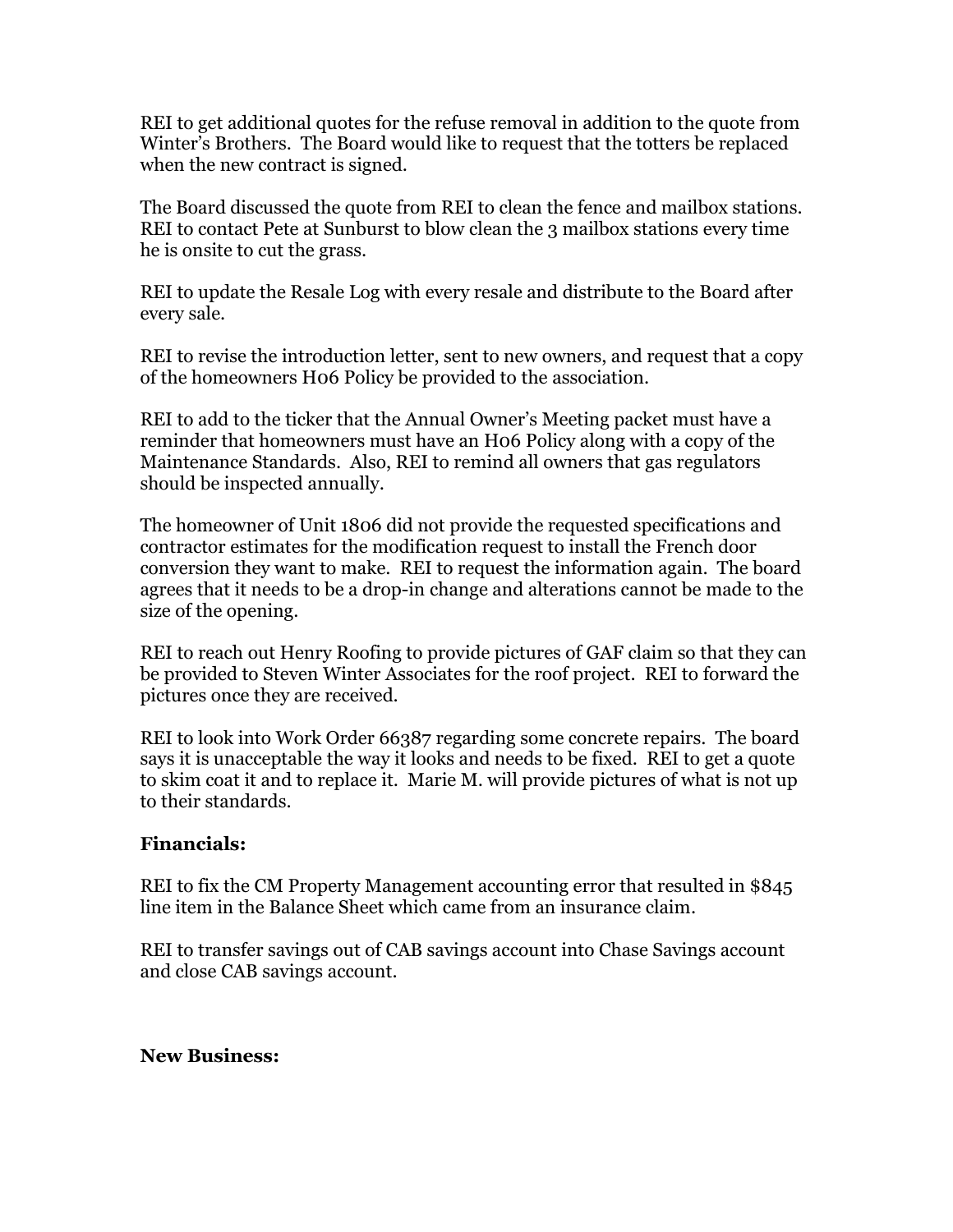REI is not to do any more work orders for the green mold on buildings since the association will be power washing soon.

Gary P. made a motion to pend the Vehicle Registration Rule until the September Board Meeting. Doug B. seconded the motion. All present voted in favor of the motion. REI to add to the September Open Session Agenda.

REI to get quotes for the front doors and garage doors to be painted. REI to forward that information to the homeowners with the Annual Owner's Meeting Notice that anyone who has not painted their front door within the past year must do so and if the garage doors are off color they must also be painted.

REI to contact DB Osborne to have Unit 1407's garage door painted. The homeowner will be responsible for the cost of the paint.

The Board decided to hold the Annual Owner's Meeting on December 5, 2018 at Hatter's Hall. REI to reserve the location.

The Board noted that the pool will be closed for the season on Sunday, September 17, 2018. REI to contact Shoreline Pools to close the pool for the season and also to contact Lombardi Plumbing to winterize the pool and bathrooms.

REI to get bids for cleaning the gutters.

REI to contact Winter's Brother's to have the Coke machine in the pool area removed.

The Board noted that Pole 9317 was still out. REI to do a night inspection of all light poles to see which poles are not working. REI to contact Eversource to issue work orders to fix them.

REI to check all light poles for engraving labels and have any missing ones labeled by Eversource.

REI to note the tickler for the dryer vent cleanings for April/May but to obtain quotes beforehand.

## **Claims:**

It was noted that the leak at Unit 1301 was caused by the outside spigot not being winterized. It was also noted that the current owner closed and moved into the unit only days prior to the leak occurring. REI to issue a pass-through hearing letter for the \$2,500 deductible due to a violation of the Maintenance Standards. REI will advise the homeowner to contact their personal insurance company regarding coverage for the deductible.